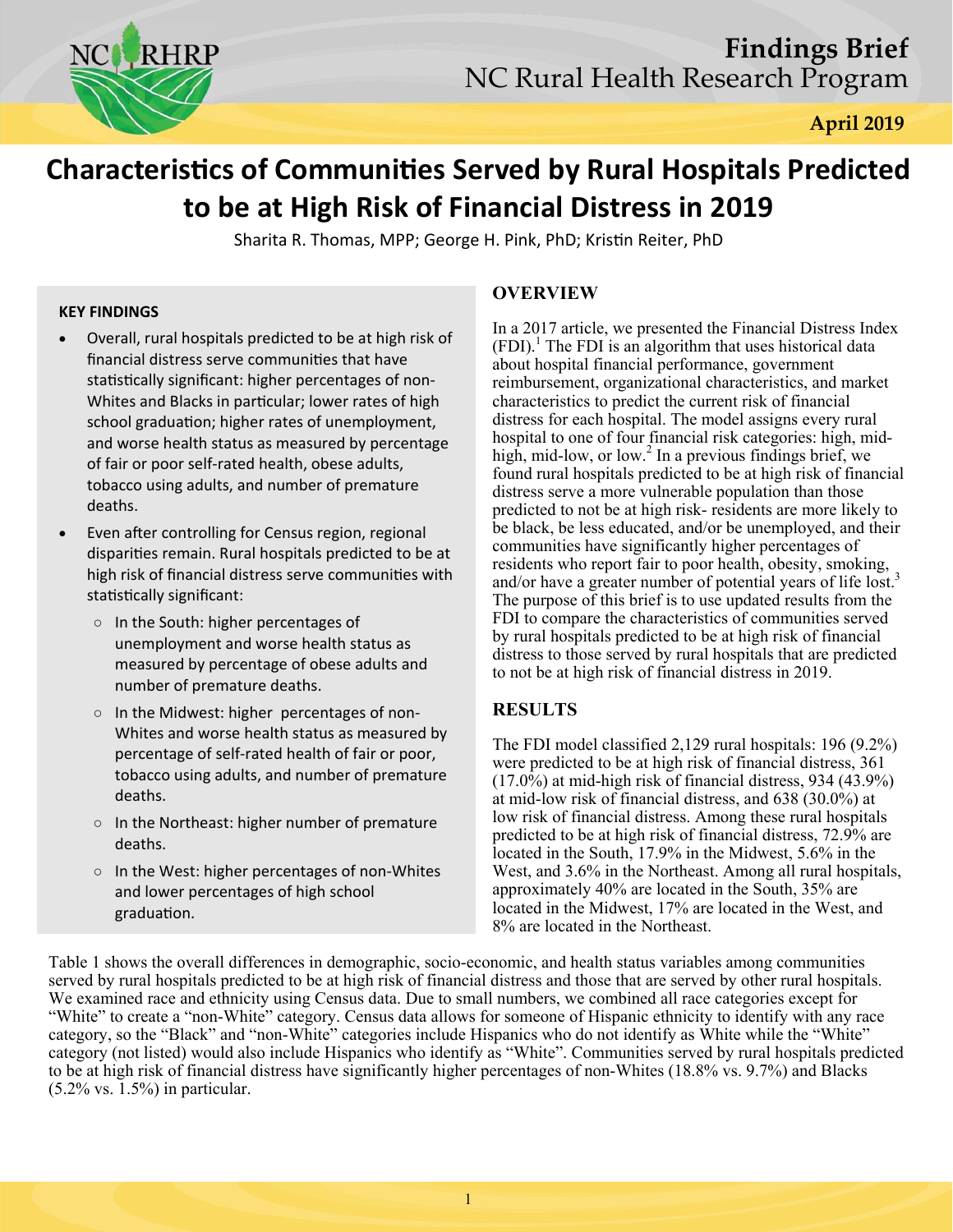|                                             | At high risk of<br>financial distress,<br>median $(n^a)$ | Not at high risk of<br>financial distress,<br>median (n) | <b>WRS</b><br>P-value <sup>b</sup> |
|---------------------------------------------|----------------------------------------------------------|----------------------------------------------------------|------------------------------------|
| <b>DEMOGRAPHICS (MARKET)</b>                |                                                          |                                                          |                                    |
| Percent non-White <sup>c</sup>              | 18.8 (196)                                               | 9.7(1,933)                                               | < 0.001                            |
| Percent Black <sup>c</sup>                  | 5.2(196)                                                 | 1.5(1,933)                                               | < 0.001                            |
| Percent 65 years or older                   | 19.0 (196)                                               | 19.0 (1,933)                                             |                                    |
| <b>SOCIO-ECONOMICS (MARKET)</b>             |                                                          |                                                          |                                    |
| High school graduation <sup>d</sup>         | 80.5 (196)                                               | 87.0 (1,933)                                             | < 0.001                            |
| Unemployment <sup>d</sup>                   | 9.9(196)                                                 | 7.8 (1,933)                                              | < 0.001                            |
| <b>HEALTH STATUS (COUNTY)</b>               |                                                          |                                                          |                                    |
| Percent in fair or poor health <sup>e</sup> | 20.0 (196)                                               | 15.0 (1,931)                                             | < 0.001                            |
| Percent of obese adults                     | 34.0 (196)                                               | 31.0 (1,931)                                             | < 0.001                            |
| Percent tobacco use                         | 20.0 (196)                                               | 17.0 (1,931)                                             | < 0.001                            |
| Years of potential life lost per 100,000    | 9,761 (195)                                              | 7,596 (1,922)                                            | < 0.001                            |

#### **Table 1: Characteristics of Communities Served by Rural Hospitals at High Risk and Not at High Risk of Financial Distress in 2019**

a. This is the number of hospitals with available county‐level or hospital‐specific data. County‐level data were not available for all hospitals as these variables were not utilized to produce the financial distress results.

b. Wilcoxon rank sum test of medians were used to account for outliers.

c. Blacks are also counted again for the non-White category. Hispanic or Latino ethnicity is not mutually exclusive from the race categories.

d. These values are a percent. Percent graduated high school is assessed for those 25 years of age or older.

e. This measure of health is self‐reported.

f. Years of potential life lost is a measure of premature mortality by representing the years of life lost due to death prior to age 75 years.

Communities served by rural hospitals predicted to be at high risk of financial distress have worse outcomes in socioeconomic variables generally known to influence health outcomes. The percentage who graduated high school is significantly lower, and the unemployment percentage is significantly higher. As expected, communities served by rural hospitals predicted to be at high risk of financial distress are located in counties with overall worse health status than counties with rural hospitals predicted to not be at high risk of financial distress. Comparatively, these counties have higher percentages of obese adults, tobacco-using adults, self-rated health of fair or poor, and more premature deaths.

Tables 2-5 show the observed community differences by Census region. Rural hospitals predicted to be at high risk of financial distress serve communities with a higher percentage of black individuals overall, but there are no significant differences in this percentage in any Census region. There are statistically significant differences in the percentages of non-Whites for both the Midwest and the West. For both regions, the communities served by rural hospitals predicted to be at high risk of financial distress have significantly higher percentages of non-Whites (8.8% vs. 6.4% in the Midwest and 32.7% vs. 15.2% in the West).

The only statistically significant difference in percent graduated high school is in the West; 81.8% graduating in communities served by a rural hospital predicted to be at high risk of financial distress compared to 88.7% in other communities. Only in the South Census region is the percent unemployment significantly higher for communities with rural hospitals predicted to be at high risk of financial distress, compared to communities served by rural hospitals predicted to not be at high risk of financial distress.

Counties served by rural hospitals predicted to be at high risk of financial distress in the South and in the Midwest have overall worse health status than counties in those regions served by rural hospitals predicted to not be at high risk of financial distress. Comparatively, these counties have statistically significant higher percentages of self-rated health of fair or poor and had more premature deaths.<sup>4</sup> Tobacco use among adults is higher for communities with rural hospitals predicted to be at high risk of financial distress in the Midwest while being similar in the South. For the South, the percentage of obese adults is higher for communities with rural hospitals predicted to be at high risk of financial distress.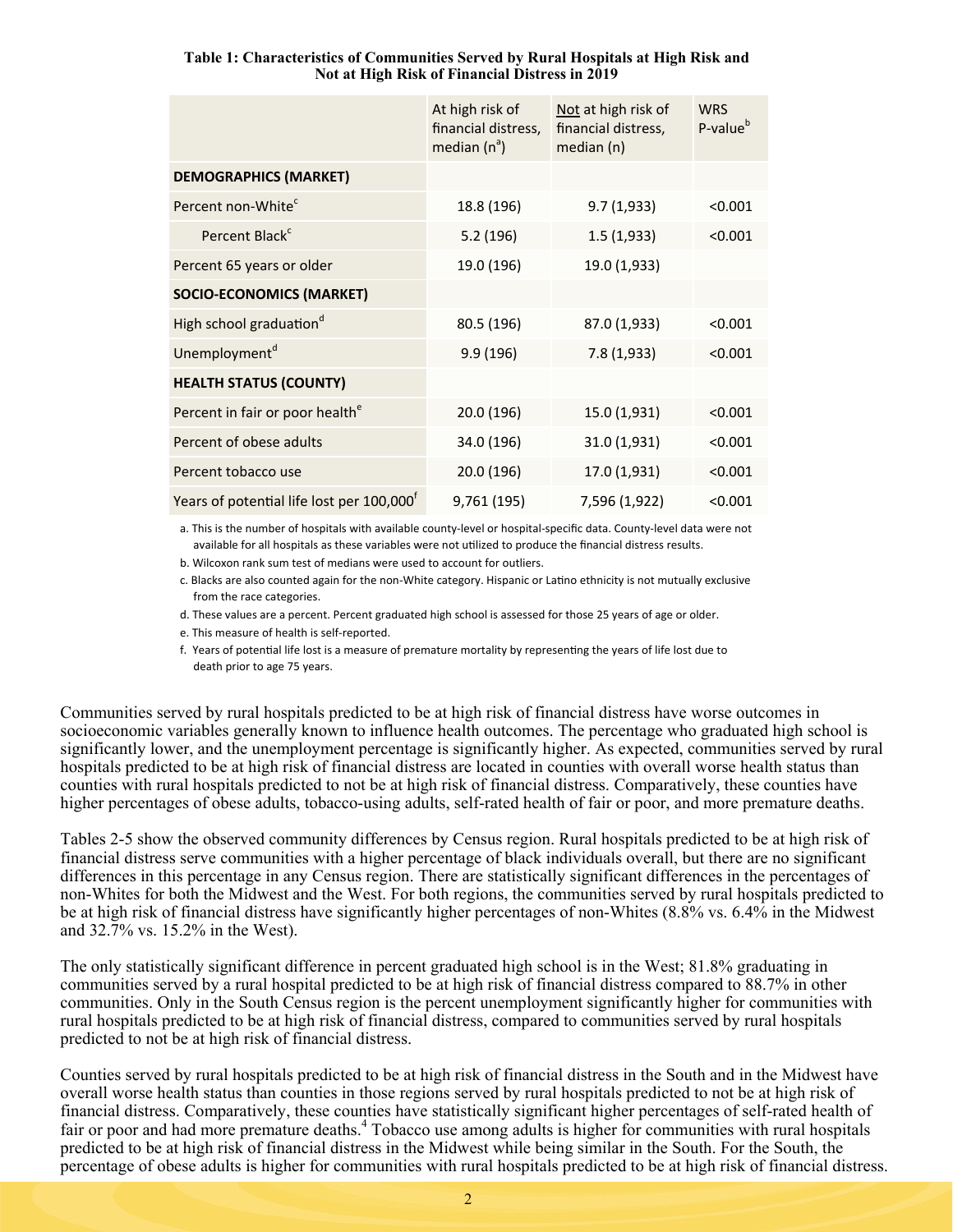#### **Table 2: Characteristics of Communities in the SOUTH Served by Rural Hospitals at High Risk and Not at High Risk of Financial Distress in 2019**

|                                                       | At high risk of<br>financial distress,<br>median $(n^a)$ | Not at high risk of<br>financial distress,<br>median (n) | <b>WRS</b><br>P-value <sup>b</sup> |
|-------------------------------------------------------|----------------------------------------------------------|----------------------------------------------------------|------------------------------------|
| <b>DEMOGRAPHICS (MARKET)</b>                          |                                                          |                                                          |                                    |
| Percent non-White <sup>c</sup>                        | 24.7 (143)                                               | 22.6 (620)                                               |                                    |
| Percent Black <sup>c</sup>                            | 11.9 (143)                                               | 7.3(620)                                                 |                                    |
| Percent 65 years or older                             | 19.0 (143)                                               | 18.0 (620)                                               |                                    |
| <b>SOCIO-ECONOMICS (MARKET)</b>                       |                                                          |                                                          |                                    |
| High school graduation <sup>d</sup>                   | 79.7 (143)                                               | 80.1 (620)                                               |                                    |
| Unemployment <sup>d</sup>                             | 10.6 (143)                                               | 9.3(620)                                                 | < 0.05                             |
| <b>HEALTH STATUS (COUNTY)</b>                         |                                                          |                                                          |                                    |
| Percent in fair or poor health <sup>e</sup>           | 21.0 (143)                                               | 21.0 (620)                                               | < 0.05                             |
| Percent of obese adults                               | 34.0 (143)                                               | 33.0 (620)                                               | < 0.05                             |
| Percent tobacco use                                   | 20.0 (143)                                               | 20.0 (620)                                               |                                    |
| Years of potential life lost per 100,000 <sup>t</sup> | 10,337 (143)                                             | 9,535 (620)                                              | < 0.05                             |

#### **Table 3: Characteristics of Communities in the MIDWEST Served by Rural Hospitals at High Risk and Not at High Risk of Financial Distress in 2019**

|                                             | At high risk of<br>financial distress,<br>median $(n^a)$ | Not at high risk of<br>financial distress,<br>median (n) | <b>WRS</b><br>P-value <sup>b</sup> |
|---------------------------------------------|----------------------------------------------------------|----------------------------------------------------------|------------------------------------|
| <b>DEMOGRAPHICS (MARKET)</b>                |                                                          |                                                          |                                    |
| Percent non-White <sup>c</sup>              | 8.8(35)                                                  | 6.4(810)                                                 | < 0.05                             |
| Percent Black <sup>c</sup>                  | 1.4(35)                                                  | 1.0(810)                                                 |                                    |
| Percent 65 years or older                   | 19.0 (35)                                                | 20.0 (810)                                               |                                    |
| <b>SOCIO-ECONOMICS (MARKET)</b>             |                                                          |                                                          |                                    |
| High school graduation <sup>d</sup>         | 88.0 (35)                                                | 89.3 (810)                                               |                                    |
| Unemployment <sup>d</sup>                   | 6.5(35)                                                  | 6.1(810)                                                 |                                    |
| <b>HEALTH STATUS (COUNTY)</b>               |                                                          |                                                          |                                    |
| Percent in fair or poor health <sup>e</sup> | 16.0 (35)                                                | 14.0 (810)                                               | < 0.05                             |
| Percent of obese adults                     | 33.0 (35)                                                | 32.0 (810)                                               |                                    |
| Percent tobacco use                         | 18.0 (35)                                                | 17.0 (810)                                               | < 0.05                             |
| Years of potential life lost per 100,000    | 7,908 (34)                                               | 6,848 (807)                                              | < 0.05                             |

a. This is the number of hospitals with available county‐level or hospital‐specific data. County‐level data were not available for all hospitals as these variables were not utilized to produce the financial distress results.

b. Wilcoxon rank sum test of medians were used to account for outliers.

c. Blacks are also counted again for the non-White category. Hispanic or Latino ethnicity is not mutually exclusive from the race categories.

d. These values are a percent. Percent graduated high school is assessed for those 25 years of age or older.

e. This measure of health is self‐reported.

f. Years of potential life lost is a measure of premature mortality by representing the years of life lost due to death prior to age 75 years.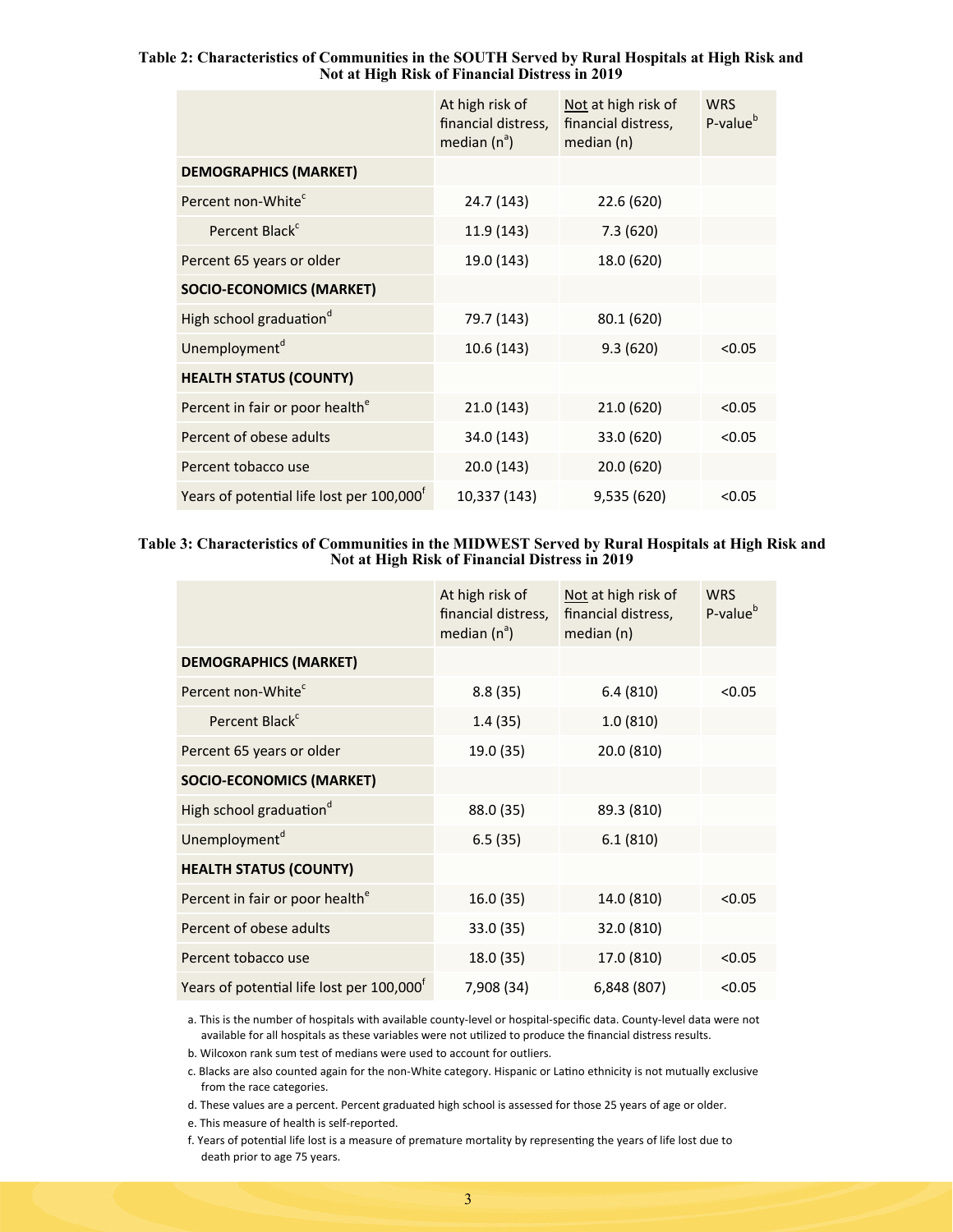#### **Table 4: Characteristics of Communities in the NORTHEAST Served by Rural Hospitals at High Risk and Not at High Risk of Financial Distress in 2019**

|                                                       | At high risk of<br>financial distress,<br>median $(n^a)$ | Not at high risk of<br>financial distress,<br>median (n) | <b>WRS</b><br>P-value <sup>b</sup> |
|-------------------------------------------------------|----------------------------------------------------------|----------------------------------------------------------|------------------------------------|
| <b>DEMOGRAPHICS (MARKET)</b>                          |                                                          |                                                          |                                    |
| Percent non-White <sup>c</sup>                        | 6.9(7)                                                   | 5.4(148)                                                 |                                    |
| Percent Black <sup>c</sup>                            | 3.0(7)                                                   | 1.6(148)                                                 |                                    |
| Percent 65 years or older                             | 23.0(7)                                                  | 20.0 (148)                                               |                                    |
| <b>SOCIO-ECONOMICS (MARKET)</b>                       |                                                          |                                                          |                                    |
| High school graduation <sup>d</sup>                   | 86.8(7)                                                  | 88.6 (148)                                               |                                    |
| Unemployment <sup>d</sup>                             | 8.4(7)                                                   | 7.8(148)                                                 |                                    |
| <b>HEALTH STATUS (COUNTY)</b>                         |                                                          |                                                          |                                    |
| Percent in fair or poor health <sup>e</sup>           | 14.0(7)                                                  | 14.0 (148)                                               |                                    |
| Percent of obese adults                               | 32.0(7)                                                  | 29.0 (148)                                               |                                    |
| Percent tobacco use                                   | 18.0(7)                                                  | 17.0 (148)                                               |                                    |
| Years of potential life lost per 100,000 <sup>t</sup> | 6,894(7)                                                 | 6,564 (148)                                              | < 0.05                             |

#### **Table 5: Characteristics of Communities in the WEST Served by Rural Hospitals at High Risk and Not at High Risk of Financial Distress in 2019**

|                                             | At high risk of<br>financial distress,<br>median $(n^a)$ | Not at high risk of<br>financial distress,<br>median (n) | <b>WRS</b><br>P-value <sup>b</sup> |
|---------------------------------------------|----------------------------------------------------------|----------------------------------------------------------|------------------------------------|
| <b>DEMOGRAPHICS (MARKET)</b>                |                                                          |                                                          |                                    |
| Percent non-White <sup>c</sup>              | 32.7(11)                                                 | 15.2 (355)                                               | < 0.05                             |
| Percent Black <sup>c</sup>                  | 0.6(11)                                                  | 0.8(355)                                                 |                                    |
| Percent 65 years or older                   | 20.0(11)                                                 | 20.0 (355)                                               |                                    |
| <b>SOCIO-ECONOMICS (MARKET)</b>             |                                                          |                                                          |                                    |
| High school graduation <sup>d</sup>         | 81.8(11)                                                 | 88.7 (355)                                               | < 0.05                             |
| Unemployment <sup>d</sup>                   | 9.2(11)                                                  | 8.6(355)                                                 |                                    |
| <b>HEALTH STATUS (COUNTY)</b>               |                                                          |                                                          |                                    |
| Percent in fair or poor health <sup>e</sup> | 17.0(11)                                                 | 15.0 (353)                                               |                                    |
| Percent of obese adults                     | 29.0(11)                                                 | 27.0 (353)                                               |                                    |
| Percent tobacco use                         | 15.0(11)                                                 | 16.0 (353)                                               |                                    |
| Years of potential life lost per 100,000    | 7,106 (11)                                               | 7,138 (347)                                              |                                    |

a. This is the number of hospitals with available county‐level or hospital‐specific data. County‐level data were not available for all hospitals as these variables were not utilized to produce the financial distress results.

b. Wilcoxon rank sum test of medians were used to account for outliers.

c. Blacks are also counted again for the non-White category. Hispanic or Latino ethnicity is not mutually exclusive from the race categories.

d. These values are a percent. Percent graduated high school is assessed for those 25 years of age or older.

e. This measure of health is self‐reported.

f. Years of potential life lost is a measure of premature mortality by representing the years of life lost due to death prior to age 75 years.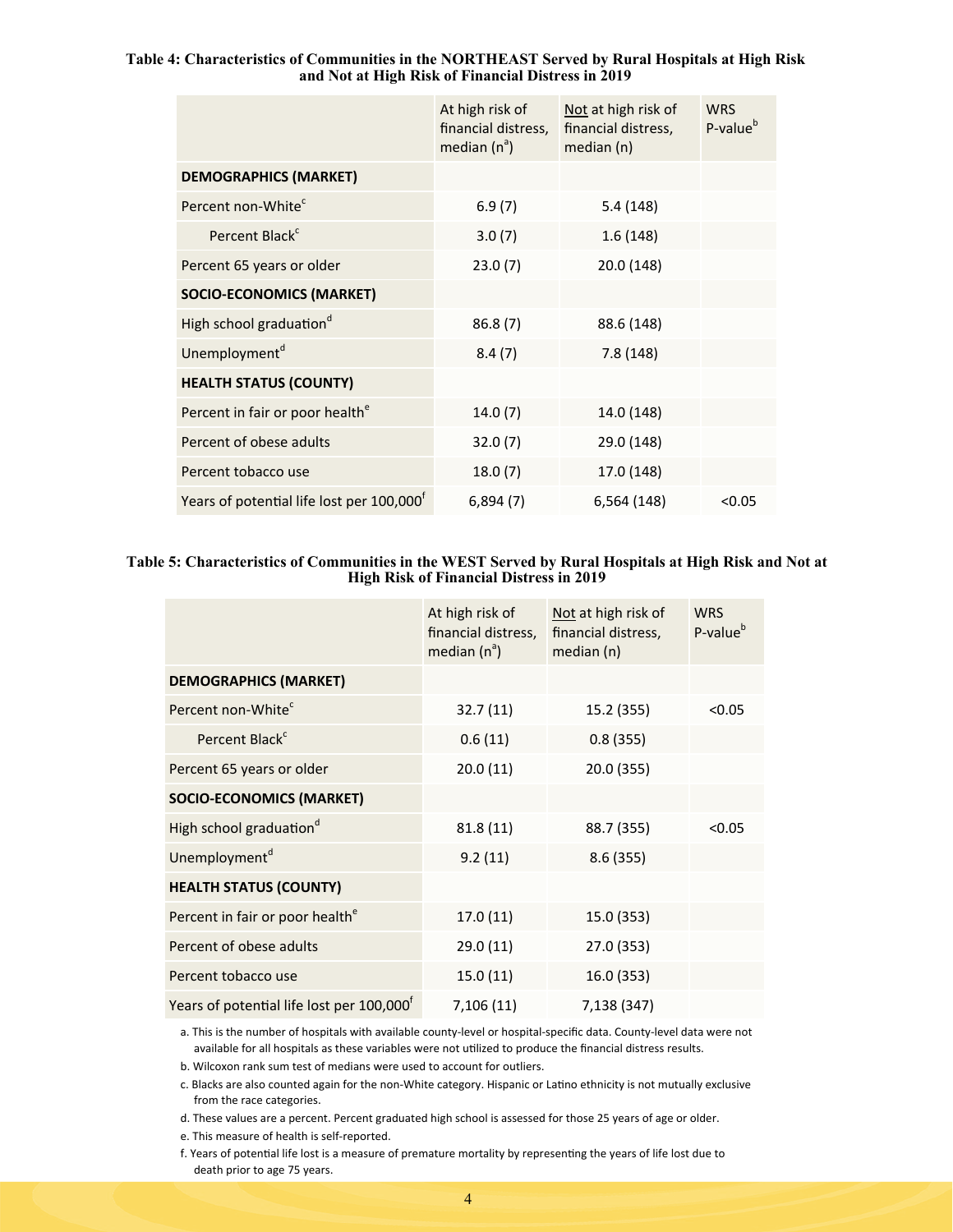# **DISCUSSION**

Results suggest that disparities in predicted levels of risk of financial distress among rural hospitals continues to be a reality and the implications of such should be of concern to policy makers. The probability of a rural hospital closure and the associated reduction of services is significantly greater for rural hospitals predicted to be at high risk of financial distress.<sup>5, 6</sup> It is well established that rural residents are typically older, poorer, more dependent on public insurance, and in worse health than urban residents.<sup>7-9</sup> Our results indicate that rural hospitals predicted to be at high risk of financial distress serve a more vulnerable patient population than those predicted to be at either mid-high, mid-low, or low risk. These communities have poorer overall health status in addition to a larger burden of socio-economic challenges than communities served by rural hospitals predicted to not be at high risk of financial distress. As such, the populations being served by rural hospitals predicted to be at high risk of financial distress are likely to have a higher need for health care services and may be disproportionately impacted by hospital financial distress and closure.<sup>10</sup>

Financial distress may also compromise a hospital's ability to improve quality and to adapt to the demands of valuebased care.<sup>11</sup> Technology can be a significant up-front and continued expense for rural hospitals. For example, Electronic Health Record (EHR) systems are recognized as a critical element in value-based care and the improvement of population health.12 Rural hospitals predicted to be at high risk of financial distress serve patient populations that could most benefit from effective population health management but are the least likely to be in a financial position to fully take advantage of EHR technology.

Our results also highlight the need for further examination of the factors by geographic location that may influence predicted risk of financial distress. Most rural hospitals in financial distress are located in the South and in the Midwest; however, this is not surprising because these regions have the most rural hospitals.<sup>13</sup> In a 2019 FDI companion brief, we find that the percentage of rural hospitals predicted to be at high risk of financial distress is growing in the South as well as among Medicare Dependent Hospitals (MDHs) and Prospective Payment System (PPS) hospitals.<sup>14</sup> And while the Northeast and the South have a similar percentage of MDHs, 12% vs. 10%, respectively, only 10% of the MDHs in the Northeast are predicted to be at high risk of financial distress compared to over 25% in the South.15 MDHs have at least 60% of inpatient discharges consisting of Medicare beneficiaries, a population that is typically older, poorer, and in worse health than those with private insurance.<sup>16</sup> Differences in populations served by rural hospitals predicted to be at high risk of financial distress are apparent: in the South by socioeconomic status and health status; in the Midwest by race, ethnicity, and health status; in the Northeast by premature death, and; in the West by race, ethnicity, and socioeconomic status.

The FDI predictors include measures of hospital financial performance, government reimbursement, organizational characteristics, and market characteristics. Other factors unaccounted for in our model, such as labor costs, payor mix, and state and federal policies could also be contributing to the differences in community and region. As such it is important for policy makers to consider the characteristics examined in our study in addition to factors we omitted when approaching the issue of rural hospitals predicted to be at high risk of financial distress and the communities they serve.

## **METHODS**

Rural hospital financial performance, government reimbursement, organizational characteristics, and county-level data were obtained from the Centers for Medicare & Medicaid Services (CMS) Hospital Cost Report Information System ("Medicare Cost Reports"), Provider of Services, Hospital Service Area File, County Health Rankings, and Nielsen-Claritas Pop-Facts data. Using data through 2017, we predict the 2019 FDI values for rural hospitals. Our FDI model assigns rural hospitals to high, mid-high, mid-low or low risk of financial distress levels.

Hospital-specific market areas were composed using Medicare discharge counts by ZIP code from the CMS Hospital Service Area File. A ZIP code is included in the market if: when sorted on descending number of that hospital's Medicare discharges, it is among those that comprise 75 percent of that hospital's Medicare discharges; or if it contributes at least three percent of that hospital's Medicare admissions for the year. Except for hospitals in Alaska and Hawaii, ZIP codes more than 150 miles from the hospital are disqualified from being in its market. Hospital-specific markets were used to define communities to assess demographic and socio-economic variables. As health outcome data is not available at the hospital-specific market level, the county where the hospital is located was used to assign health outcomes data.

We identified hospitals as rural based on location outside Metropolitan Core Based Statistical Areas or within Metropolitan areas but in Rural-Urban Commuting Area codes (RUCA) of four or greater (the definition used by the Federal Office of Rural Health Policy). Characteristics of communities served by rural hospitals predicted to be at high risk of financial distress were compared to communities served by rural hospitals that are predicted to not be at high risk of financial distress using bivariate analyses.